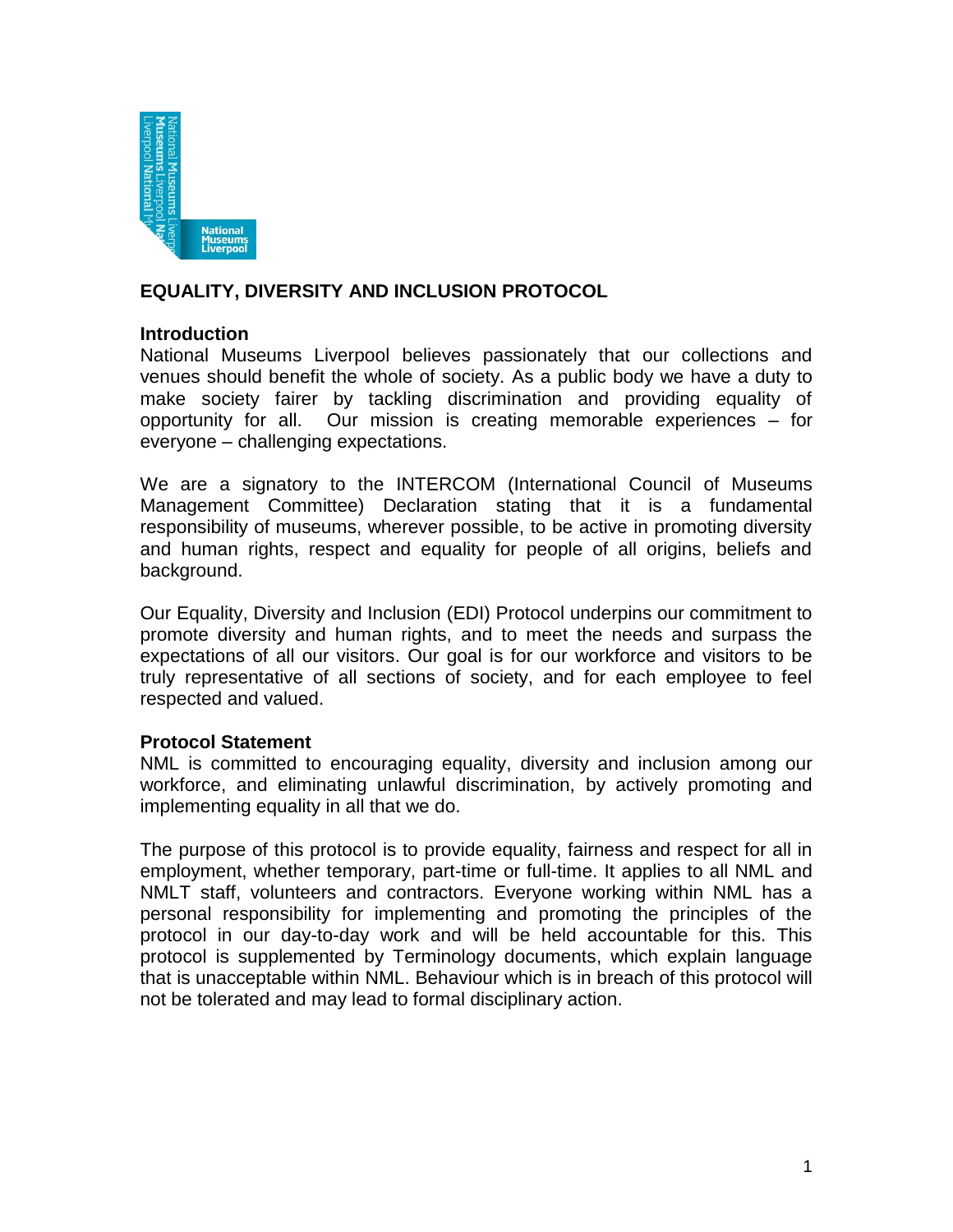# **Definitions**

## **Equality:**

Equality means enabling everyone to access the same opportunities, and is backed by legislation to prevent discrimination.

## **Diversity:**

Diversity means understanding and valuing the differences between people. Harnessing these differences will create a productive and enriching working environment where talents are fully utilised. We are passionate about developing a culture where everyone can reach their full potential.

## **Inclusion:**

An inclusive working environment is one in which everyone feels valued, that their contribution matters and they are able to perform to their potential, no matter their background, identity or circumstances.

# **Protected Characteristics:**

Under the Equality Act 2010, certain characteristics are specifically protected and are therefore referred to as 'Protected Characteristics'. These are:

- Age
- **Disability**
- Gender reassignment
- Marriage and civil partnership (in respect of eliminating discrimination only)
- **Pregnancy and maternity**
- Race (including colour, nationality, and ethnic or national origin)
- Religion or belief
- Sex (gender)
- **Sexual orientation**

If an individual holds one or more protected characteristic they benefit from protection from the law, as these are the grounds upon which discrimination is illegal. NML will ensure that all of its systems and HR policies and procedures ensure specific protection for these groups.

The Equality Act requires that all public bodies must in the exercise of their function have due regard to the three aims of the general duty which are:

**Eliminate** discrimination, harassment, victimisation and any other conduct that is prohibited by or under the Equality Act 2010. "Remove or minimise disadvantages suffered by persons who share a relevant protected characteristic that are connected to that characteristic."

**Advance** equality of opportunity between persons who share a relevant protected characteristic and persons who do not share it. "Take steps to meet the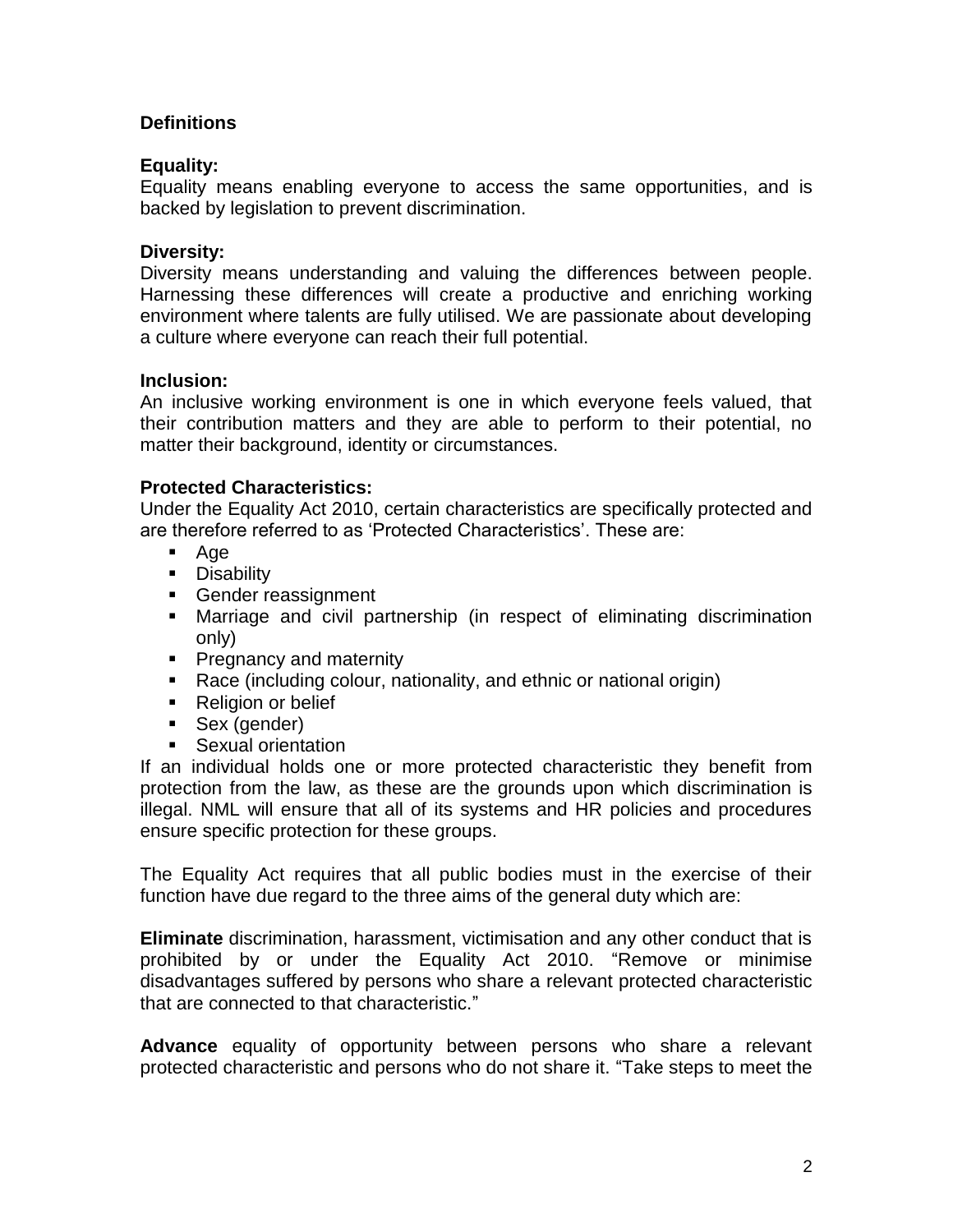needs of persons who share a relevant protected characteristic that are different from the needs of persons who do not share it."

**Foster** good relations between persons who share a relevant protected characteristic and persons who do not share it. "Encourage persons who share a relevant protected characteristic to participate in public life or in any other activity in which participation by such persons is disproportionately low."

#### **Socioeconomic Status**

Socioeconomic status is not a protected characteristic in UK law. However we believe that there should be equal access to our museums as a visitor, volunteer or member of staff, whatever people's financial or social circumstances, and that everybody should feel welcomed and valued. We therefore seek to avoid any discriminatory behaviours and to actively improve representation throughout NML of people who generally experience less access to power, wealth and other resources.

#### **Discrimination**

UK law also defines different types of discrimination. NML will ensure that it does not discriminate against any of the Protected Characteristics. See the following types and examples of discrimination:

*Direct Discrimination* – this happens where someone is treated less favourably than another because they have a Protected Characteristic or they are thought (perceived) to have a Protected Characteristic. It can also happen because they are associated with someone who has a Protected Characteristic. This type of discrimination applies to all Protected Characteristics.

*Example: An employer uses the excuse of persistent lateness to dismiss an Asian employee because of their race; a person of a different race who has the same pattern of lateness is not dismissed.*

*Associative Discrimination* – this is direct discrimination and happens where someone is treated less favourably because they associate with another person who possesses a Protected Characteristic.

*Example: An employer selects a person for redundancy because they have a disabled child and the employer believes they may need time off to care for their child.*

*Perceived discrimination* – This is direct discrimination and happens where someone is treated less favourably because they are perceived to have a particular Protected Characteristic. This still applies even if that person does not have the Protected Characteristic.

*Example: An employer makes a member of staff redundant because they incorrectly think they have a disability. This would be direct discrimination because of disability based on perception.*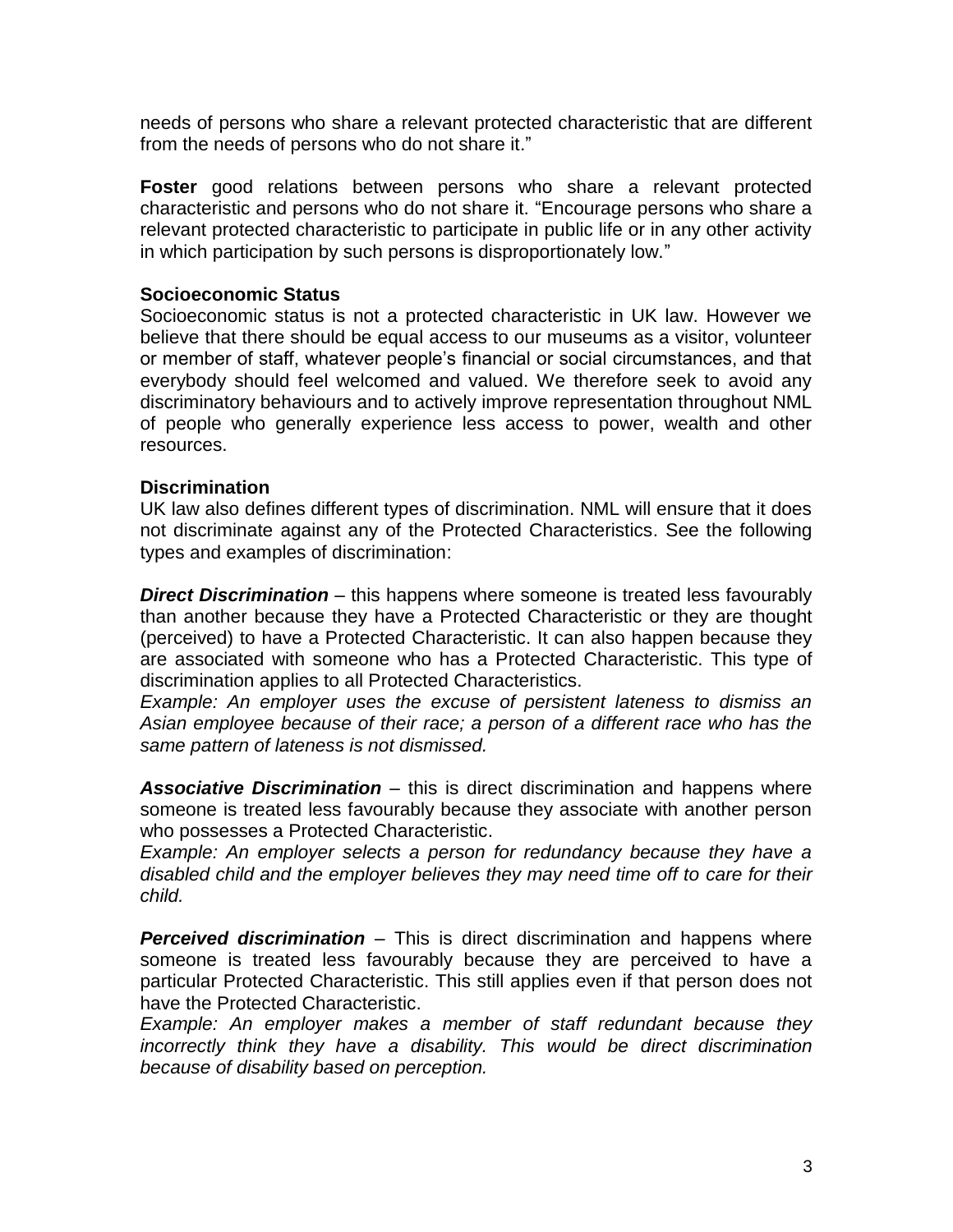*Indirect discrimination* – Indirect discrimination happens where there is a condition, rule, policy or practice that applies equally to everyone, but has the effect of being disadvantageous to a particular group who share a Protected Characteristic.

*Example: An employer applies a policy requiring all employees to be available to work over a 24 hour period. This new policy impacts disproportionately on the female employees (who predominantly have childcare responsibilities). Unless the employer can show that what they have done, or intend to do, is objectively justified, this will be indirect discrimination.*

NML will also ensure that no staff member will be treated less favourably because they have made or supported a complaint or raised a grievance or are expected to make a complaint or grievance about perceived discrimination due to one of the Protected Characteristics.

## **Implementation**

Our commitment is to make equality and diversity, reinforced by our Values, part of all of our day-to-day working practices.

We will demonstrate this commitment by:

- Ensuring that equal opportunities and diversity are considered in all employment and business decisions.
- Developing systems and processes which are accessible and transparent.
- **Ensuring that decisions concerning staff are based on merit (apart from in any** necessary and limited exemptions and exceptions allowed under the Equality Act)
- Adopting a zero tolerance approach to unfair or illegal discrimination, harassment, victimisation and bullying.
- Challenging and appropriately addressing unacceptable attitudes, behaviour and language that unfairly or illegally discriminate against people, or groups of people.
- Not allowing the dissemination or display of any material considered to be racist, homophobic or offensive with the exception of material as part of an authorised display which is designed to challenge these views. Anyone found to have done so may be subject to formal action under NML's Disciplinary and Gross Misconduct procedures.
- Building a workforce that reflects our visitor base, within the diverse communities in which we work.
- **Promoting access for all people by working to ensure that our collections,** properties, services and workplaces are accessible to all sections of society.
- **Treating all our stakeholders with dignity and respect whilst recognising and** valuing the differences and individual contribution that people make.
- Building in legislative requirements and good practice to all our service delivery and employee policies and procedures, and supporting these with appropriate training and guidance.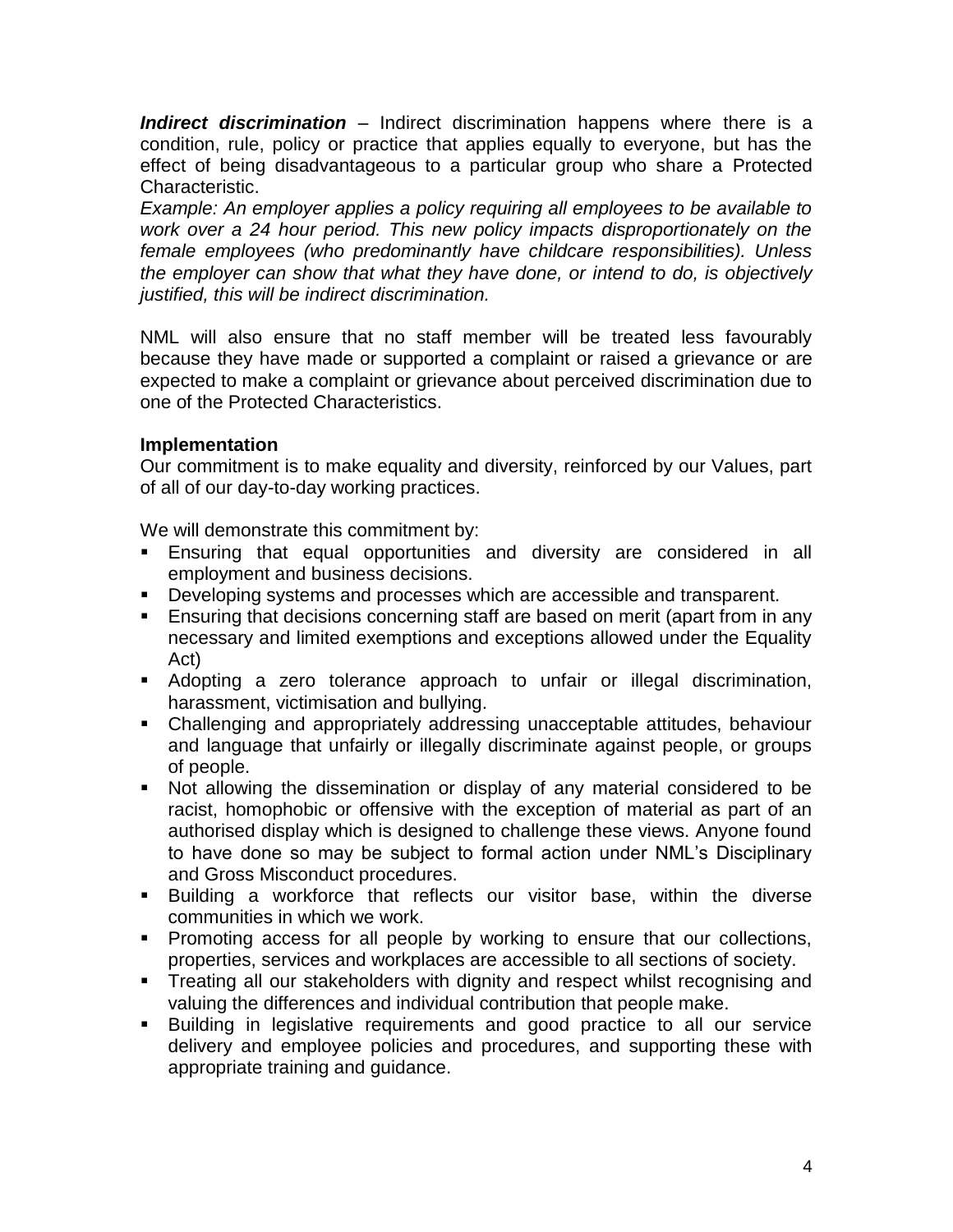- Listening to, engaging and collaborating with stakeholders to regularly monitor the effectiveness of this protocol and associated action plans.
- **Training managers and all other employees about their rights and** responsibilities under this protocol. Responsibilities include staff conducting themselves to help the organisation provide equal opportunities in employment, and prevent bullying, harassment, victimisation and unlawful discrimination
- Taking seriously complaints of bullying, harassment, victimisation and unlawful discrimination by fellow employees, customers, suppliers, visitors, the public and any others in the course of the organisation's work activities

Such acts will be dealt with as a breach of Dignity at Work policy and misconduct under NML's grievance and/or disciplinary procedures, and any appropriate action will be taken. Particularly serious complaints could amount to Gross misconduct and may lead to dismissal without notice

Some forms of discrimination may amount to criminal acts as well as employment rights issues. NML will encourage anybody who feels they have been a victim of a criminal act by a member of staff, volunteer or visitor to report the matter to the police.

# **Roles and Responsibilities**

All those involved with NML are expected to contribute to the achievement of our objectives and are encouraged to work positively towards our development in improving the diversity of our workforce and our audiences.

## *The Leadership Team* is responsible for:

- **EXEC** Leading NML's equality, diversity and inclusion agenda
- Agreeing and delivering an overall Equality, Diversity and Inclusion (EDI) protocol and strategy
- Communicating the plans to others both inside and outside the organisation
- Answering to DCMS and the public for what NML does and what we achieve in terms of equality and diversity
- Ensuring that managers and staff are held accountable through review of outputs
- **Ensuring compliance with relevant statutory requirements.**
- **Agreeing the resources needed**
- **Monitoring and reviewing the EDI protocol and its effectiveness**
- **Taking the lead on EDI inside and outside the organisation**
- Making sure that EDI is central to all the work undertaken by NML

## *Managers* are responsible for:

- **Including EDI issues in the business plans and performance reviews within** their areas of responsibility
- **Putting the protocol and strategy into practice on a day-to-day basis**
- Checking on EDI issues when assessing performance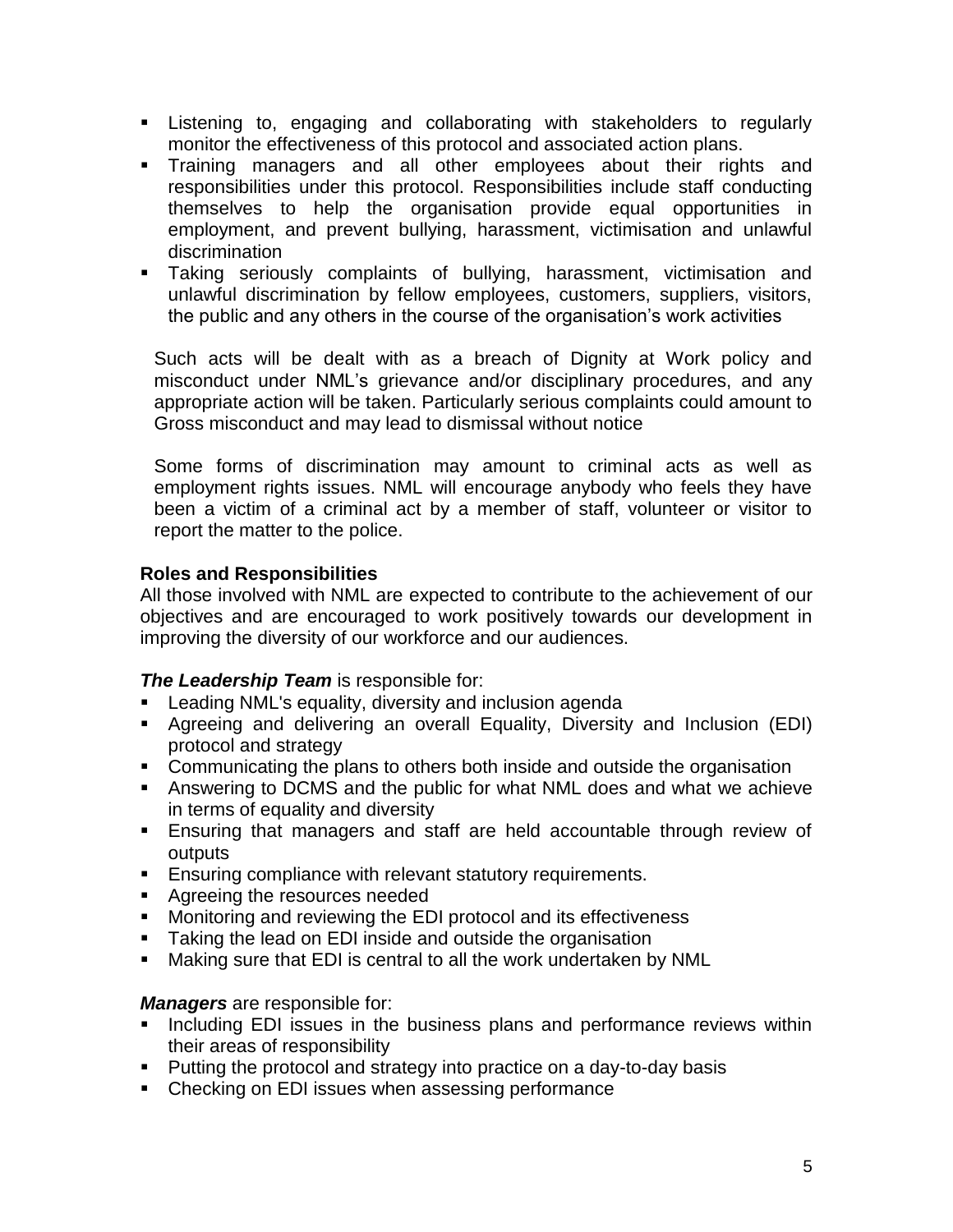- Making sure that all staff act in line with the protocol, providing support and direction when needed
- Dealing quickly and effectively with concerns and complaints regarding alleged breaches of the protocol

*All Staff* are responsible for:

- Actively tackling EDI issues in practical ways in their day-to-day work
- Ensuring their own behaviour, attitude and language are appropriate, and are not discriminating or victimising
- **Providing a public service which respects and takes account of the needs and** background of service users
- **Meeting any EDI targets agreed in their work plan**
- **IMPROVIG THE OVER INDEED FORMIST PROPERTY** Improving the overall performance of NML on EDI
- **Recognising and respecting the different backgrounds of the people they** work with
- Understanding they, as well as their employer, can be held liable for acts of bullying, harassment, victimisation and unlawful discrimination, in the course of their employment, against fellow employees, customers, suppliers and the public

**The HR Team** is responsible for ensuring that the principles of EDI are upheld in relation to:

- Making opportunities for training, development and progress available to all staff, who will be helped and encouraged to develop their full potential, so their talents and resources can be fully utilised to maximise the efficiency of the organisation. In addition, positive action will be taken to meet the specific training needs of under-represented groups or individual staff or groups of staff with particular learning needs related to diversity
- Opposing and avoiding all forms of unlawful discrimination. This includes benefits and pay, progression and performance review policy, procedures and practice, terms and conditions of employment, dealing with grievances and discipline, dismissal, redundancy, leave for parents, requests for flexible working, and selection for employment, promotion or other developmental opportunities
- **Monitoring performance assessments by payband and gender**
- Provision of a professional and confidential advisory service to all staff who wish to raise any issue regarding their welfare.
- Dealing with all complaints of discrimination, victimisation or harassment quickly, confidentially and sensitively.
- Ensuring consistent and effective application of NML's Grievance, Disciplinary and Dignity at Work policies across the organisation.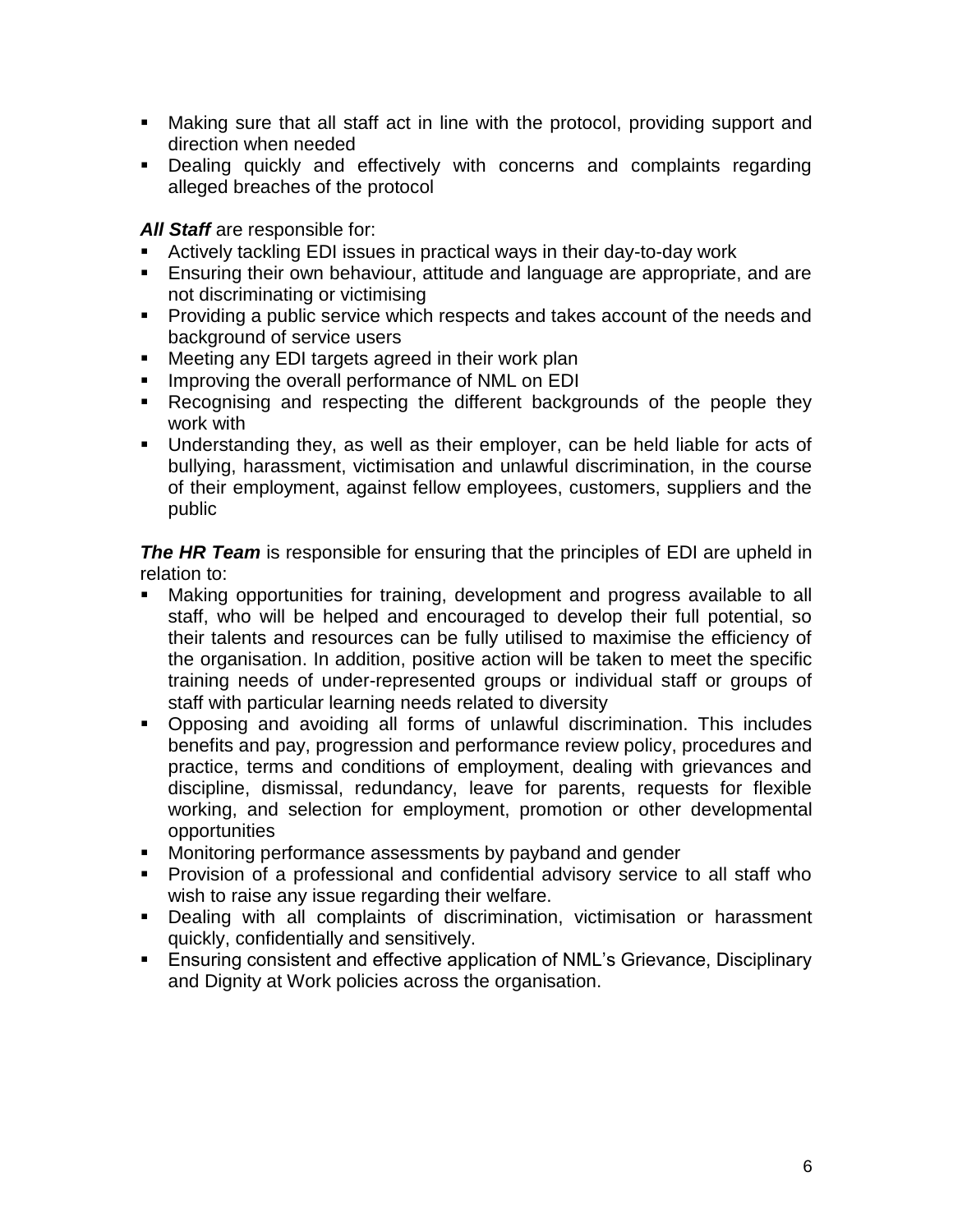#### **Equality, Diversity and Inclusion strategy, schemes and action plans**

The EDI protocol is to be considered in all NML decision-making and activity and the Leadership Team is responsible for ensuring this takes place and that the organisation's Mission and Values continue to reflect our commitment to equality, diversity and Inclusion.

NML commits to monitor the make-up of the workforce regarding information such as age, gender, ethnic background, sexual orientation, religion or belief, and disability in encouraging equality and diversity, and in meeting the aims and commitments set out in the EDI protocol. NML regularly monitors the composition of its staff through the annual staff audit process which allows the organisation to scrutinise and report on the make-up of its workforce according to different diversity strands.

In addition, NML has a legal obligation as a public sector body to fulfil certain general and specific duties under the Equality Act 2010. The Equality, Diversity and Inclusion Group (EDIG) is responsible for co-ordinating the activities required to meet these duties and for publishing related data and information.

NML also has a Diversity Action Plan which captures and tracks all activity undertaken by the organisation in relation to diversity. This is also owned by NML's EDIG.

Collectively, the above activity represents NML's EDI Strategy.

## **Monitoring and Evaluation**

NML is committed to monitoring and evaluating progress on equality and diversity action. This will be achieved through regular review at Leadership Team and Directorate level against:

- The achievement of our business objectives.
- **IMPROVEMENTS IN WORKING RELATIONSHIPS.**
- **Enhancing our service provision and visitor experience.**

Monitoring will also include assessing how the EDI Protocol, and any supporting action plan, are working in practice, reviewing them annually, and considering and taking action to address any issues

Details of NML's Dignity at Work Policy, Grievance Procedure and Disciplinary Policy can be found at [http://intranet.liverpoolmuseums.org.uk/policies.aspx.](http://intranet.liverpoolmuseums.org.uk/policies.aspx) This includes with whom an employee should raise a concern.

| <b>Agreed with PCS and Prospect</b> | <b>June 2019</b> |
|-------------------------------------|------------------|
| Approved by the Leadership team     | September 2018   |
| <b>Revised</b>                      |                  |
| <b>Review date</b>                  | September 2020   |